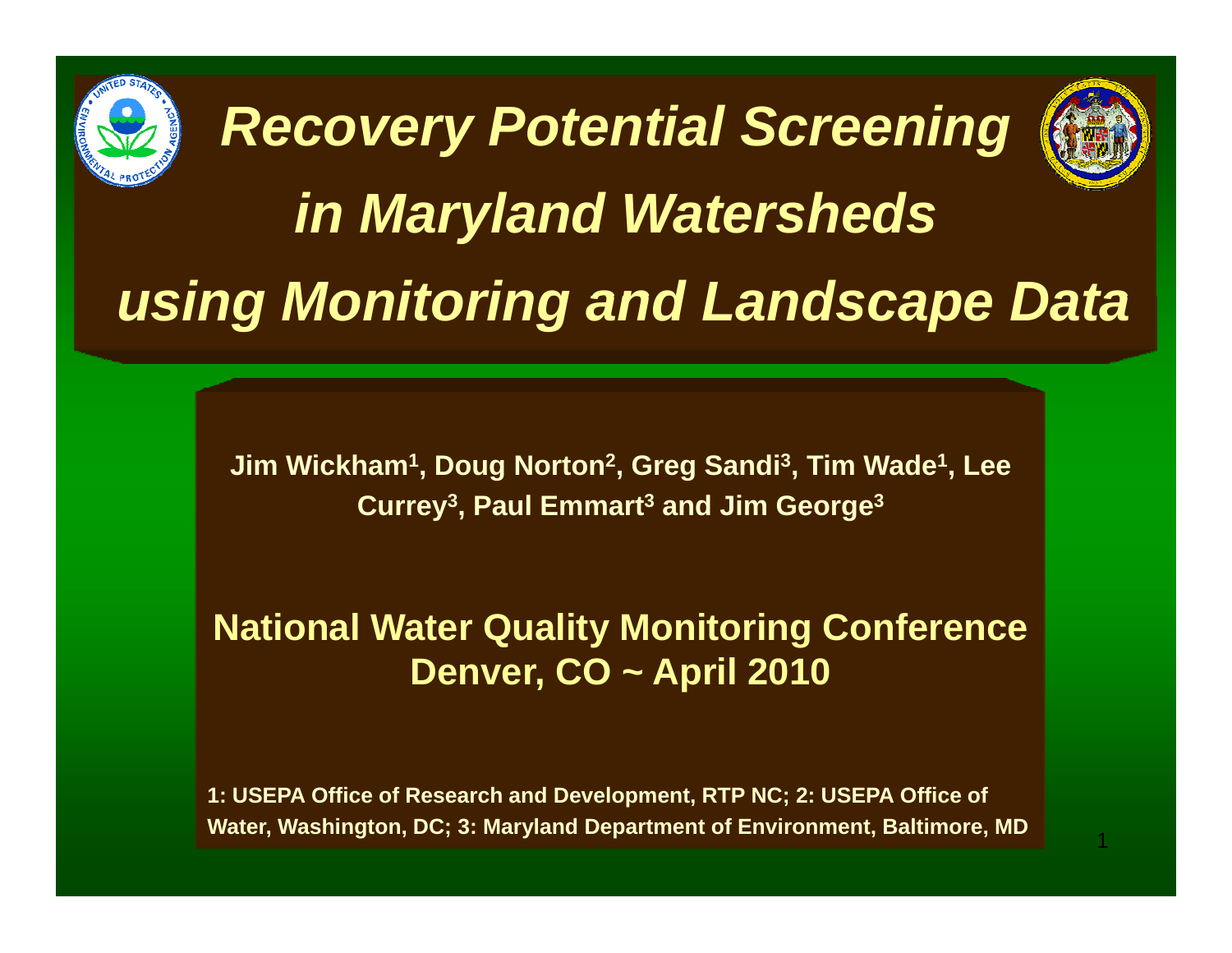**"Recovery potential should be a primary consideration in restoration programs whose main aim is to bring about recovery."**

> EPA TMDL Program Results Analysis Web Site, May 2009

**"We are undertaking a multi-year initiative to target watershed restoration resources to biologically degraded non-tidal streams with high recovery potential. Our objective is to remove waters from Maryland s' 303(d) list list."**

Jim George, Manager

MDE WQ Protection & Restoration Program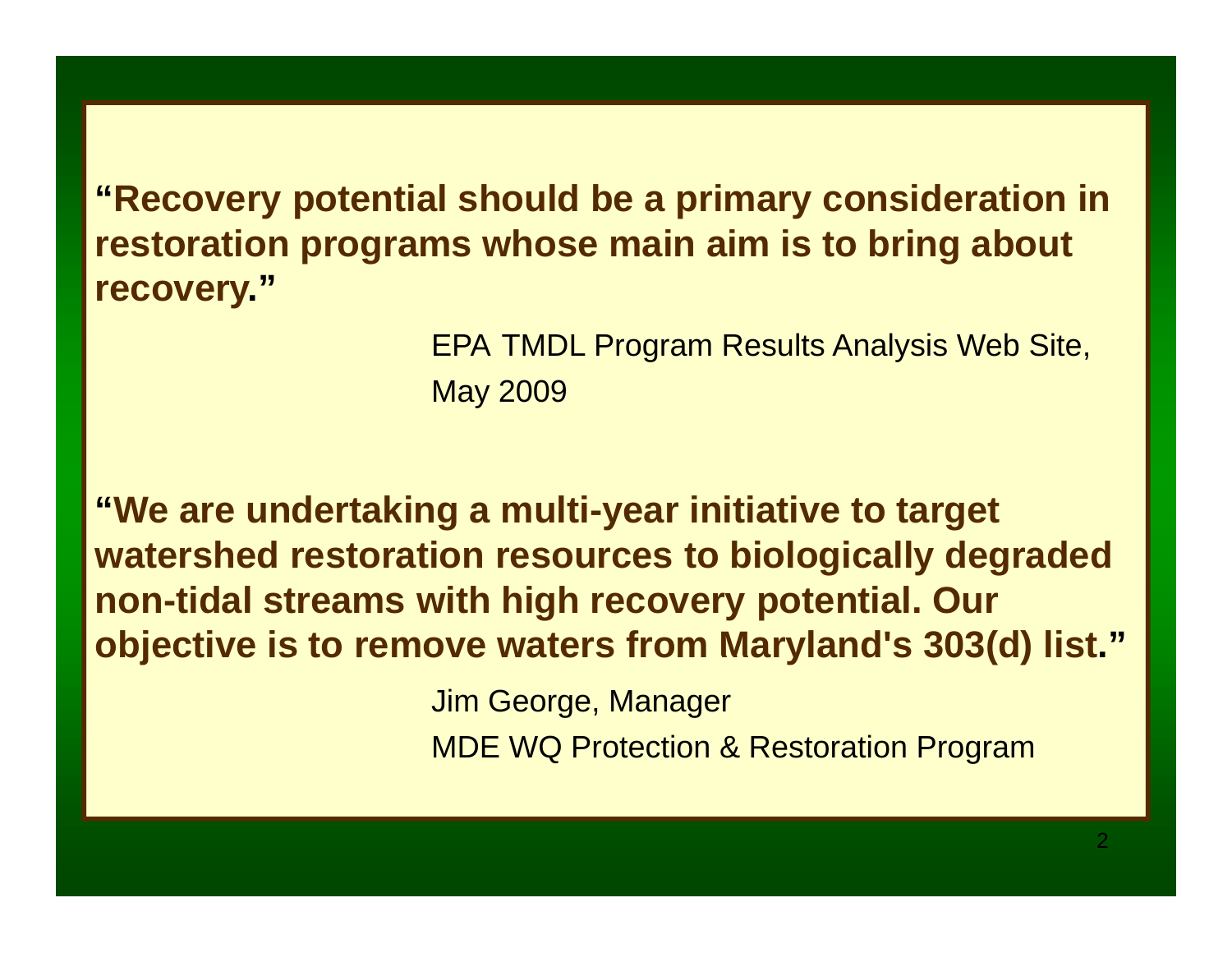### **What is Recovery Potential Screening?**

## *A method to help impaired waters restoration planners compare restorability compare*

- •Origins in TMDL/303(d) impaired waters program priority setting
- •● <del>Flexible, indicator-based</del>
- •Largely GIS-driven
- •Landscape and monitoring metrics

*Recovery potential is the likelihood of an impaired water to reattain Water Quality Standards or other valued attributes, given its* 

- *- ecological capacity capacity,*
- *- exposure to stressors, and*
- *the social context affecting efforts to improve its condition.*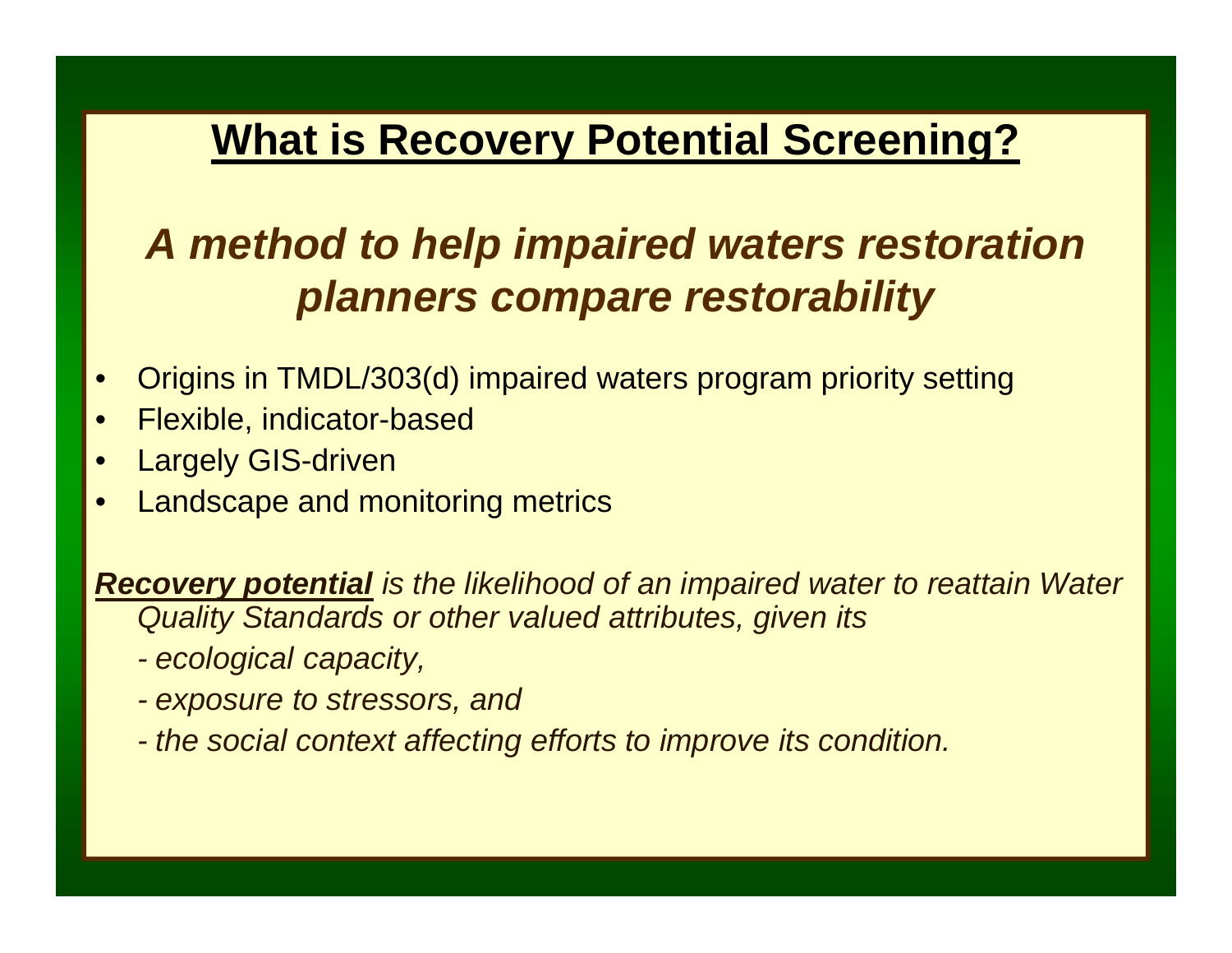#### **State and EPA Regional**

#### **Recovery Potential Screening Assessments**

#### **Illinois 303(d) list prioritization pilot study**

- 303(d) list 'prioritized schedule' support tool
- 104 ecological, stressor and social indicators

#### **Mid-Atlantic states recovery screening**

- narrowly focused on native trout recovery factors
- rapidly completed by states, EPA Region 3

#### **Maryland impaired watersheds screening**

- addressed restorability at two scales
- which are the most restorable?
- which would improve larger watershed's condition?





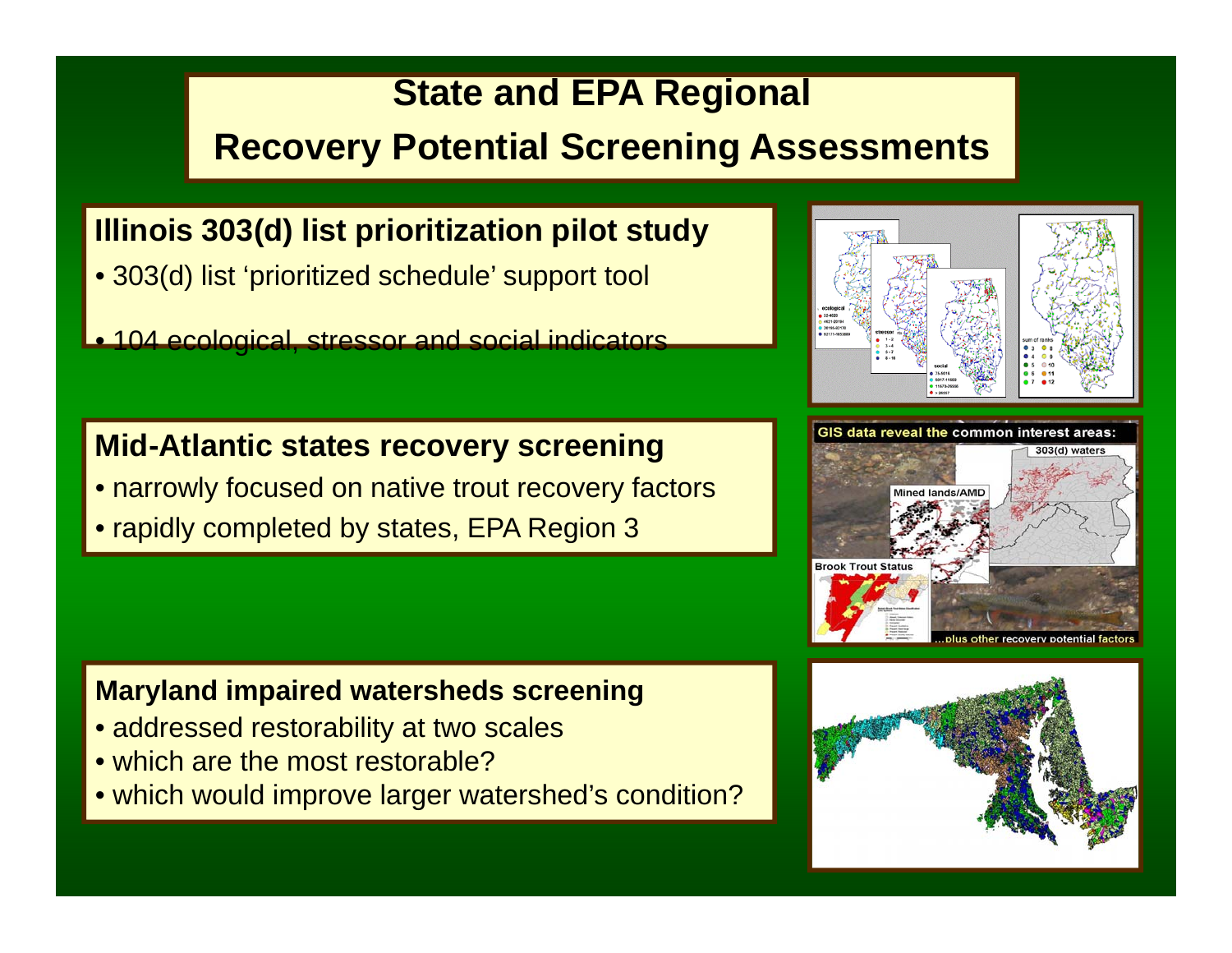

Monitoring programs under the Clean Water Act have identified tens of thousands of US water bodies that do not meet Water Quality Standards and are in need of restoration. This site provides technical assistance for restoration programs to help them consider where to invest their efforts for greater likelihood of success, based on the traits of their own geographic area's environment and communities.

#### **Quick Finder**

Publications

**Other Priority-**

**Example Projects**

**Setting Sites**<br> **Indicators list Setting Sites Indicator fact sheets Overview publication Literature databaseScreening methodology**

**Scoring techniques Displaying results with R**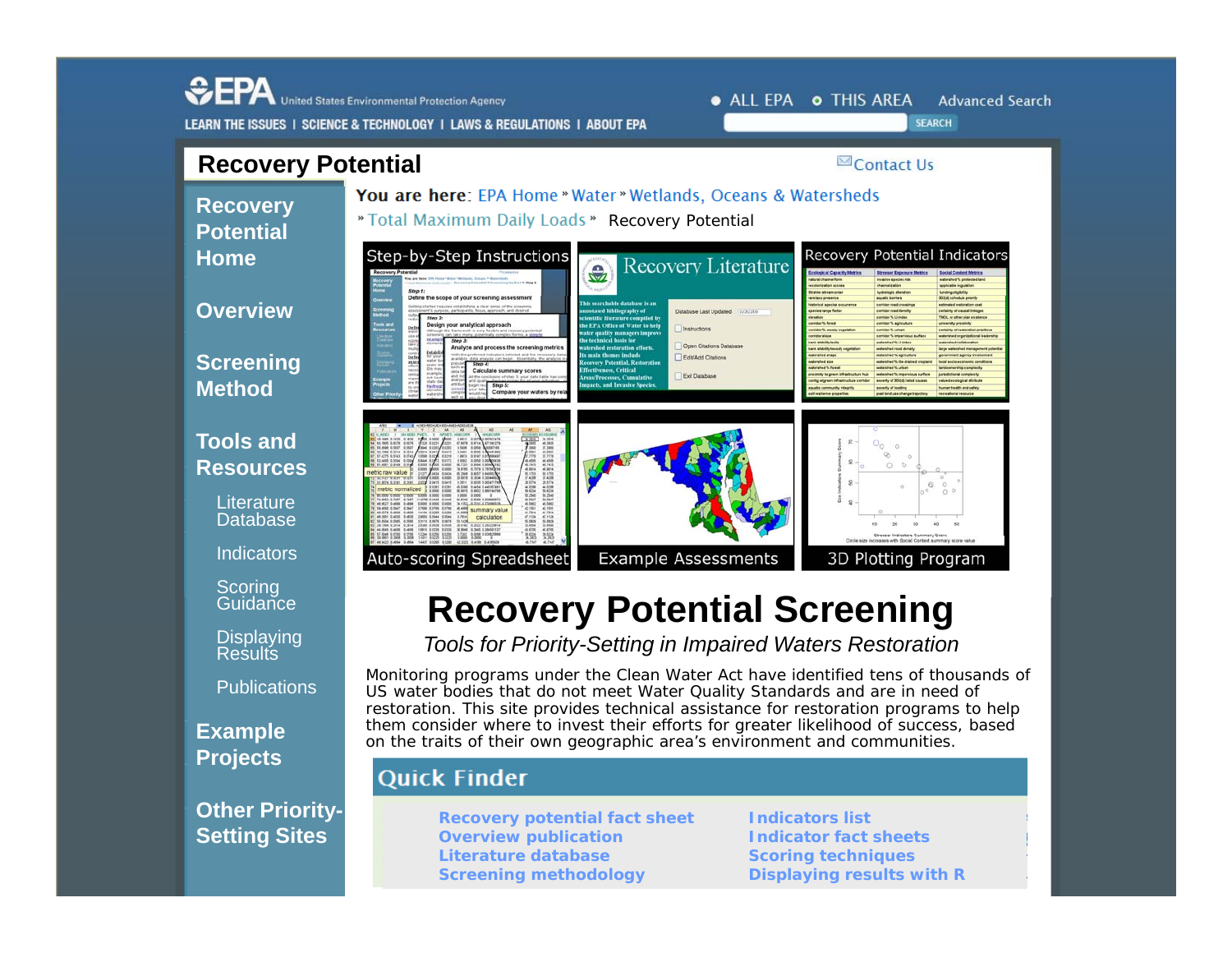## **Recovery Potential Screening**

# **in Maryland Watersheds**

## *Two scales of interest*

• **94** MD HUCs, 303(d) listing level screenin g statewide

*which HUCs are the most restorable?*

• **1367** catchments, compared within individual HUCs

*which catchments' restoration would most likely improve <sup>a</sup> specific HUC's condition?*

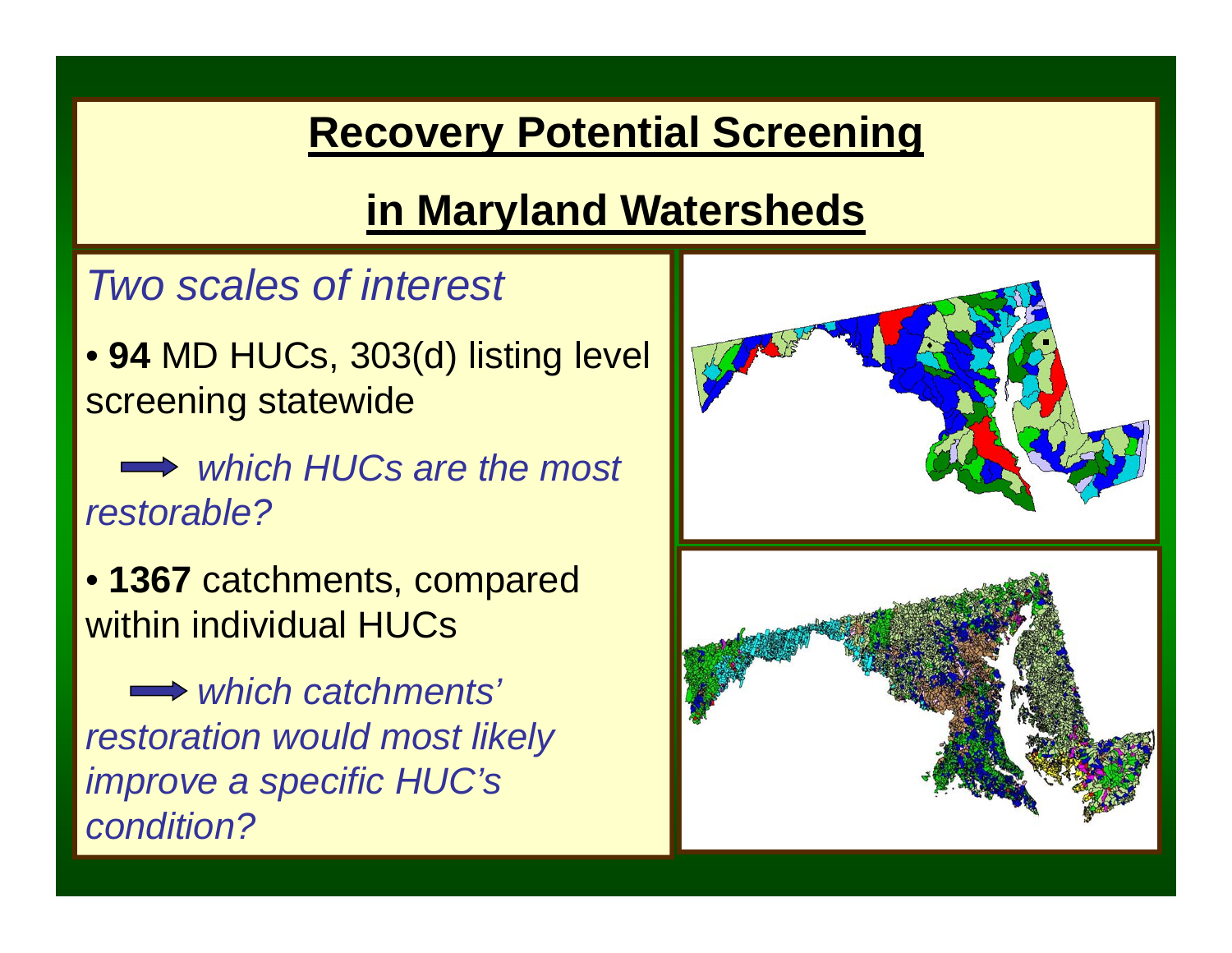|              | ٠                                     | ٠                                       | t                |        | ,                | ٠                          | ٠       | $\blacksquare$                                                                                |
|--------------|---------------------------------------|-----------------------------------------|------------------|--------|------------------|----------------------------|---------|-----------------------------------------------------------------------------------------------|
| i            | 12000                                 | <b>Janeiral Kassi</b>                   | Иd,              |        | <b>MARK</b>      | an.                        |         | $-0.001$                                                                                      |
|              | 3148811<br>2138689                    | <b>Hine Mr. Cool</b>                    | n.,              | n<br>٠ | 8.1919           | <b>Page</b>                | Ħ       | 1.938<br>1.338                                                                                |
| ì            | ,,,,,,,                               | <b>Jacques Res</b><br><b>Erlenn End</b> | <b>M.A.</b>      | o      | 1.1122           | <b>Fass</b><br><b>Rass</b> | 1.11    | 1,483                                                                                         |
| Ä            | 8111113                               | hilana Ban Mills                        | 31, 3            | o      | 8,1838           | <b>Faas</b>                | 6.83    | 1.888                                                                                         |
| 5<br>m       |                                       | , Boot Kool<br>River & Gool             | ň.               | o<br>u | 6.025<br>8.3888  | hui<br>Kun                 |         | e en                                                                                          |
| ш            |                                       | <u>Bis Consado Ros</u>                  | ú,               | a      | 1.1233<br>1.1233 | tuu                        | H       | <b>ALC</b>                                                                                    |
| IJ<br>IJ     |                                       | MacAna<br>Diad Anana<br>Andinai Ana     | <b>IA</b><br>щ   | в<br>и | 6,6439           | Pana<br><b>Base</b>        |         | <b>.</b>                                                                                      |
| Ħ            | 3148183<br>3138488                    |                                         |                  | и      |                  | m                          |         |                                                                                               |
| щ            | 2140184<br>2141833<br>2121188         | <b>Robin Ros.</b><br>Riston Ross.       | Ä                | J<br>û | 1991             | 500                        | 話題      | $\begin{array}{l} 0.301 \\ 0.421 \\ 0.101 \\ 0.301 \\ 0.301 \\ 0.301 \\ 0.301 \\ \end{array}$ |
| 8            |                                       | <b>Butten Box</b>                       | u,               |        |                  | <b>Faas</b>                |         |                                                                                               |
| щ            | ,,,,,,,                               | <u>Ma Capronina h</u>                   | M.<br>28.0       | ő      |                  | Fuas                       | - 11    |                                                                                               |
| ø<br>28      | <b><i><u>BERREA</u></i></b><br>,,,,,, | Ministra<br>Policiu Boom                | л.               | H      | <b>MAR</b>       | <b>Foan</b><br>Faas        | L.      | ш.<br>48<br>13.37                                                                             |
| H            | 3131183                               | .<br>Liberat k                          | в.               | ī      |                  | <b>STAR</b>                |         | T                                                                                             |
| R            | 2128282<br>21 cars a                  | <b>Reactives</b><br>Robel Russes        | ĥ.               | Ü,     | 1.3111<br>1.1112 | <b>Faas</b>                | O       | 38                                                                                            |
| m            | <u> 1121 111 1</u>                    | Tostalan Court                          | ш<br><b>PALL</b> | n<br>в | п<br>ورود<br>سند | <b>Page</b>                | Œ<br>سد | m<br>m<br>ستنت                                                                                |
| 28           |                                       | <b>CONTRACTOR</b>                       |                  |        |                  |                            |         |                                                                                               |
|              |                                       |                                         |                  |        |                  |                            |         |                                                                                               |
| Ã            |                                       |                                         |                  |        |                  |                            |         |                                                                                               |
| n            |                                       |                                         |                  |        |                  |                            |         |                                                                                               |
| 剘<br>33      |                                       |                                         |                  |        |                  |                            |         |                                                                                               |
| 23           |                                       |                                         |                  |        |                  |                            |         |                                                                                               |
|              |                                       |                                         |                  |        |                  |                            |         |                                                                                               |
| 쁣            |                                       |                                         |                  |        |                  |                            |         |                                                                                               |
|              |                                       |                                         |                  |        |                  |                            |         |                                                                                               |
| 끍            |                                       |                                         |                  |        |                  |                            |         |                                                                                               |
| a<br>11      |                                       |                                         |                  |        |                  |                            |         |                                                                                               |
| $\mathbf{a}$ |                                       |                                         |                  |        |                  |                            |         |                                                                                               |
| 21           |                                       |                                         |                  |        |                  |                            |         |                                                                                               |
| 11           |                                       |                                         |                  |        |                  |                            |         |                                                                                               |
| ü<br>Q       |                                       |                                         |                  |        |                  |                            |         |                                                                                               |
| 38           |                                       |                                         |                  |        |                  |                            |         |                                                                                               |
| ä<br>u       |                                       |                                         |                  |        |                  |                            |         |                                                                                               |
| ш            |                                       |                                         |                  |        |                  |                            |         |                                                                                               |
| n            |                                       |                                         |                  |        |                  |                            |         |                                                                                               |
| R            |                                       |                                         |                  |        |                  |                            |         |                                                                                               |
| R            |                                       |                                         |                  |        |                  | œ                          |         |                                                                                               |
| R            |                                       |                                         |                  |        |                  |                            |         |                                                                                               |
| B            |                                       |                                         |                  |        |                  |                            |         |                                                                                               |
|              |                                       |                                         |                  |        |                  |                            |         |                                                                                               |
|              |                                       |                                         |                  |        |                  |                            |         |                                                                                               |
|              |                                       |                                         |                  |        |                  |                            |         |                                                                                               |
|              |                                       |                                         |                  |        |                  |                            |         |                                                                                               |
|              |                                       |                                         |                  |        |                  |                            |         |                                                                                               |
|              |                                       |                                         |                  |        |                  |                            |         |                                                                                               |
| 计数据数据数据数据数据  |                                       |                                         |                  |        |                  |                            |         |                                                                                               |
| 21           |                                       |                                         |                  |        |                  |                            |         |                                                                                               |
| 23           |                                       |                                         |                  |        |                  |                            |         |                                                                                               |
|              |                                       |                                         |                  |        |                  |                            |         |                                                                                               |
| 題            |                                       |                                         |                  |        |                  |                            |         |                                                                                               |
| 23           |                                       |                                         |                  |        |                  |                            |         |                                                                                               |
| 28           |                                       |                                         |                  |        |                  |                            |         |                                                                                               |
| ä            |                                       |                                         |                  |        |                  |                            |         |                                                                                               |
| ш            |                                       |                                         |                  |        |                  |                            |         |                                                                                               |
| IJ           |                                       |                                         |                  |        |                  |                            |         |                                                                                               |
| n            |                                       |                                         |                  |        |                  |                            |         |                                                                                               |
| H            |                                       |                                         |                  |        |                  |                            |         |                                                                                               |
| u<br>D       |                                       |                                         |                  |        |                  |                            |         |                                                                                               |
| ш            |                                       |                                         |                  |        |                  |                            |         |                                                                                               |
| ű            |                                       |                                         |                  |        |                  |                            |         |                                                                                               |
| SI.          |                                       |                                         |                  |        |                  |                            |         |                                                                                               |
| 11           |                                       |                                         |                  |        |                  |                            |         |                                                                                               |
| 11           |                                       |                                         |                  |        |                  |                            |         |                                                                                               |

## **Screening among AND within HUCs in MD:**

Several **borderline-impaired** MD HUCs (left) seem to stand out from bioassessment screening metrics alone as good targets for restoration.

**What might further illuminate HUC recovery potential if more comparison metrics are used –**

- **t HUC t th ? to compare one to another?**
- **to compare smaller catchments within each HUC?**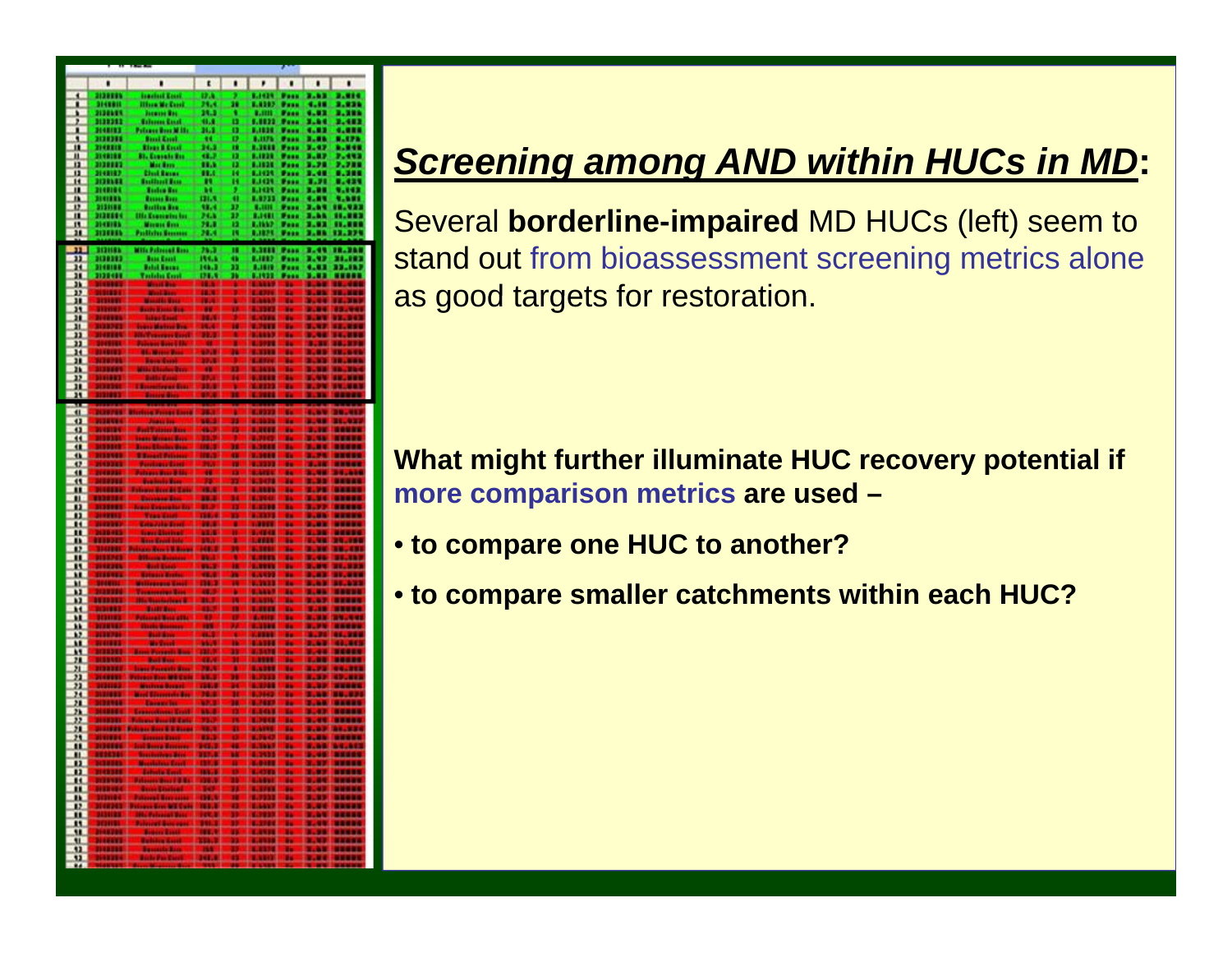#### **Recovery Potential Screening of 94 MDE Watersheds**

#### *Selected Indicators*

| <b>Ecological metrics</b>         | <b>Stressor metrics</b>             | <b>Social context metrics</b>     |  |  |
|-----------------------------------|-------------------------------------|-----------------------------------|--|--|
| <b>Biotic condition: benthic</b>  | <b>Proportion of degraded sites</b> | <b>Protected landownership %</b>  |  |  |
| <b>IBI score</b>                  | per watershed                       | by watershed                      |  |  |
| <b>Biotic condition: fish IBI</b> | <b>Corridor % impervious cover</b>  | <b>Proportion of stream miles</b> |  |  |
| score                             | per watershed                       | with stressor-attributed risk     |  |  |
| <b>Recolonization: density of</b> | <b>Watershed % cropland and</b>     | <b>Complexity: watershed # of</b> |  |  |
| confluences                       | pasture                             | <b>local jurisdictions</b>        |  |  |
| <b>Bank stability: MBSS</b>       | <b>Housing counts per corridor</b>  | <b>Tier 2 waters % per</b>        |  |  |
| buffer vegetation                 | length in watershed                 | watershed                         |  |  |
| <b>Natural channel form and</b>   | <b>Watershed 2006 # of 303(d)</b>   | <b>Watershed % targeted by</b>    |  |  |
| condition                         | <b>impairment causes</b>            | <b>DNR for protection</b>         |  |  |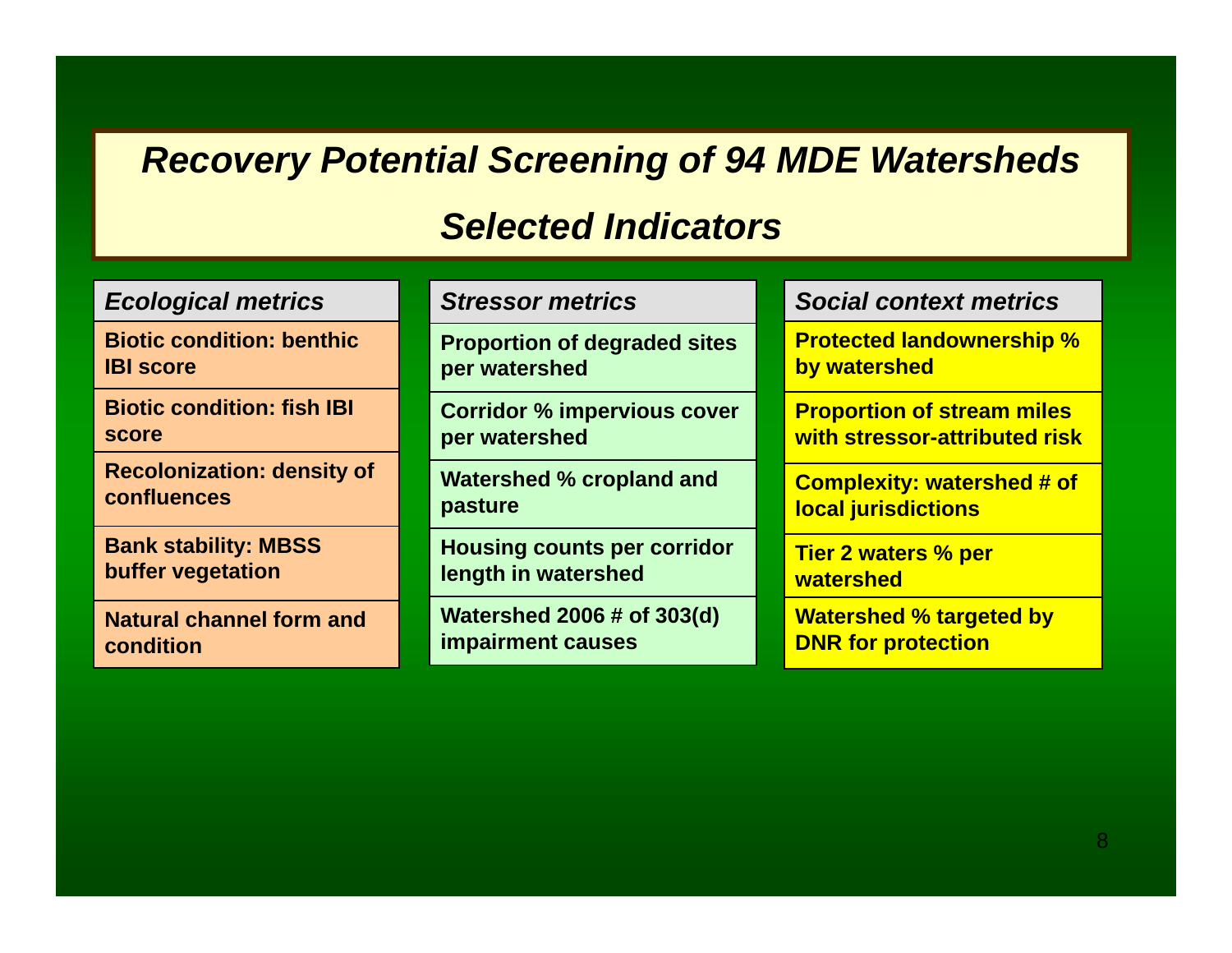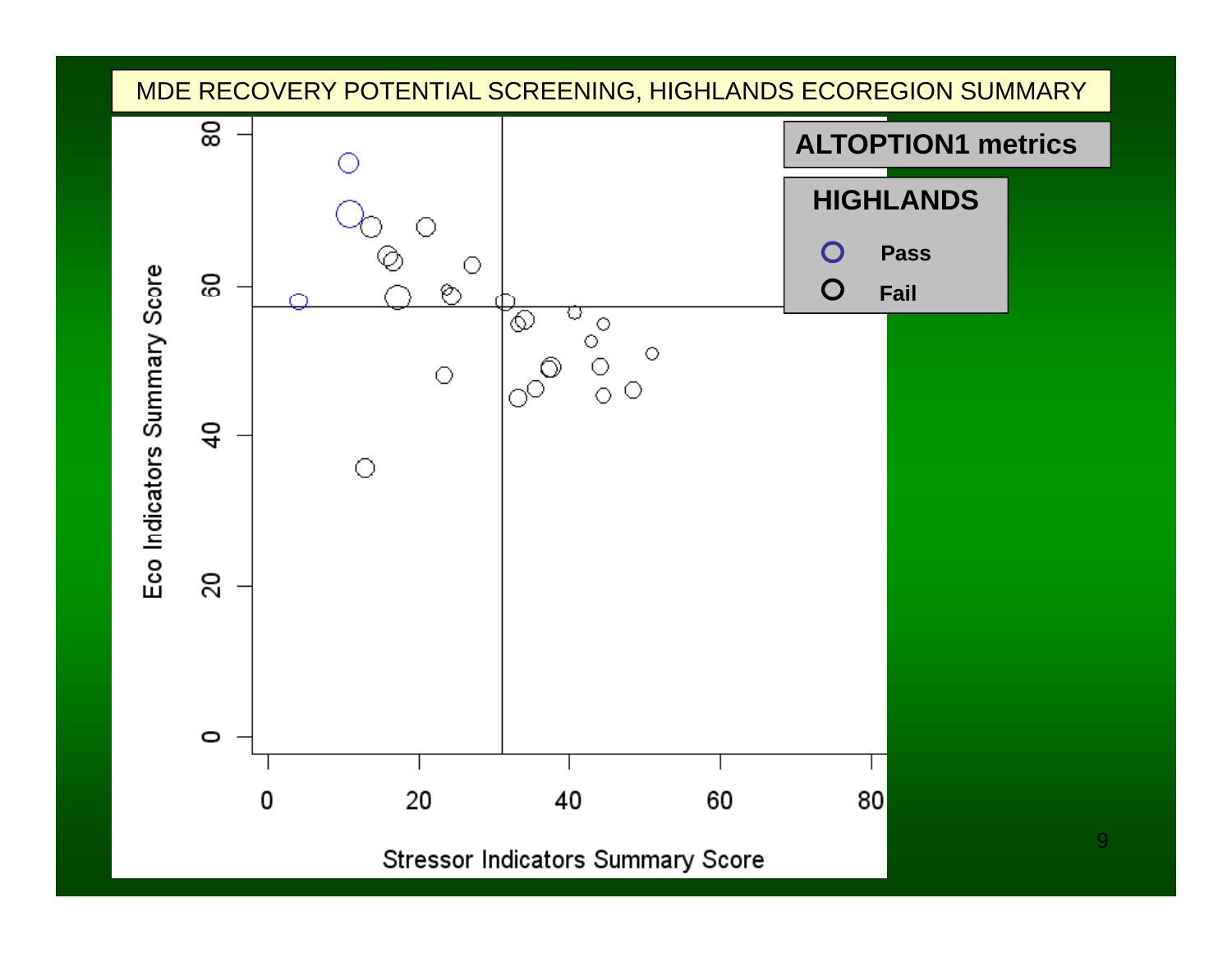![](_page_9_Figure_0.jpeg)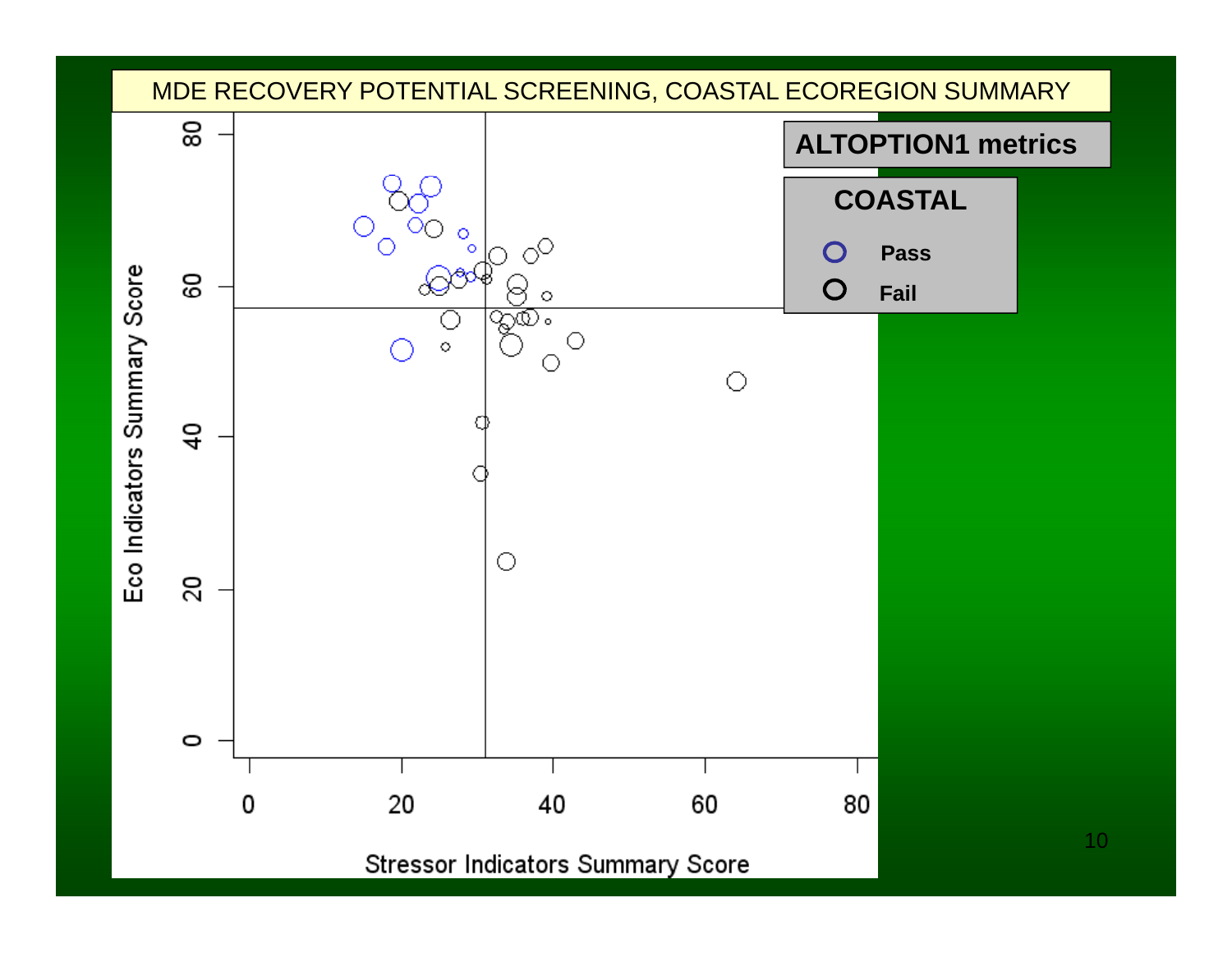![](_page_10_Figure_0.jpeg)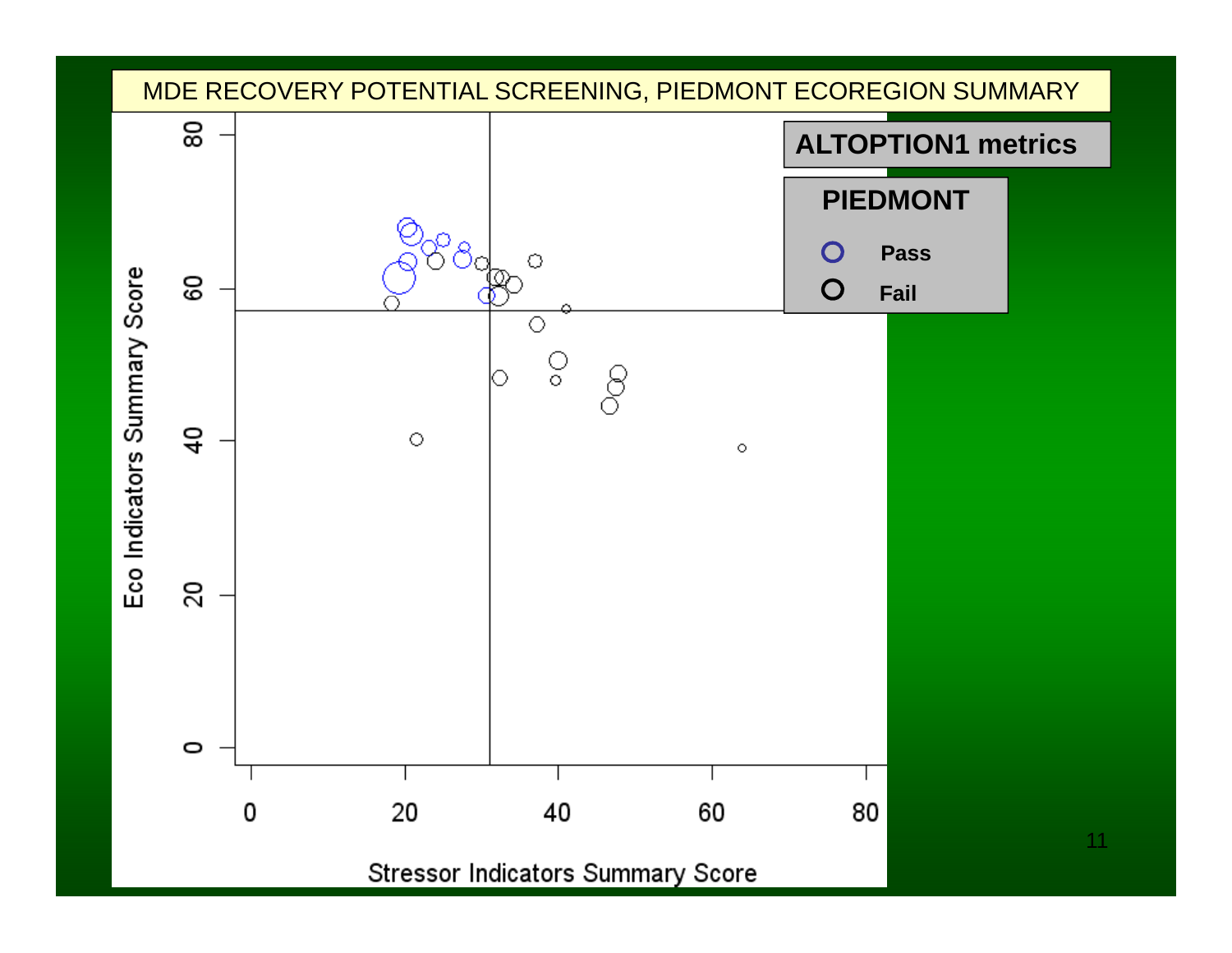![](_page_11_Figure_0.jpeg)

Stressor Indicators Summary Score<br>Circle size increases with Social Context summary score value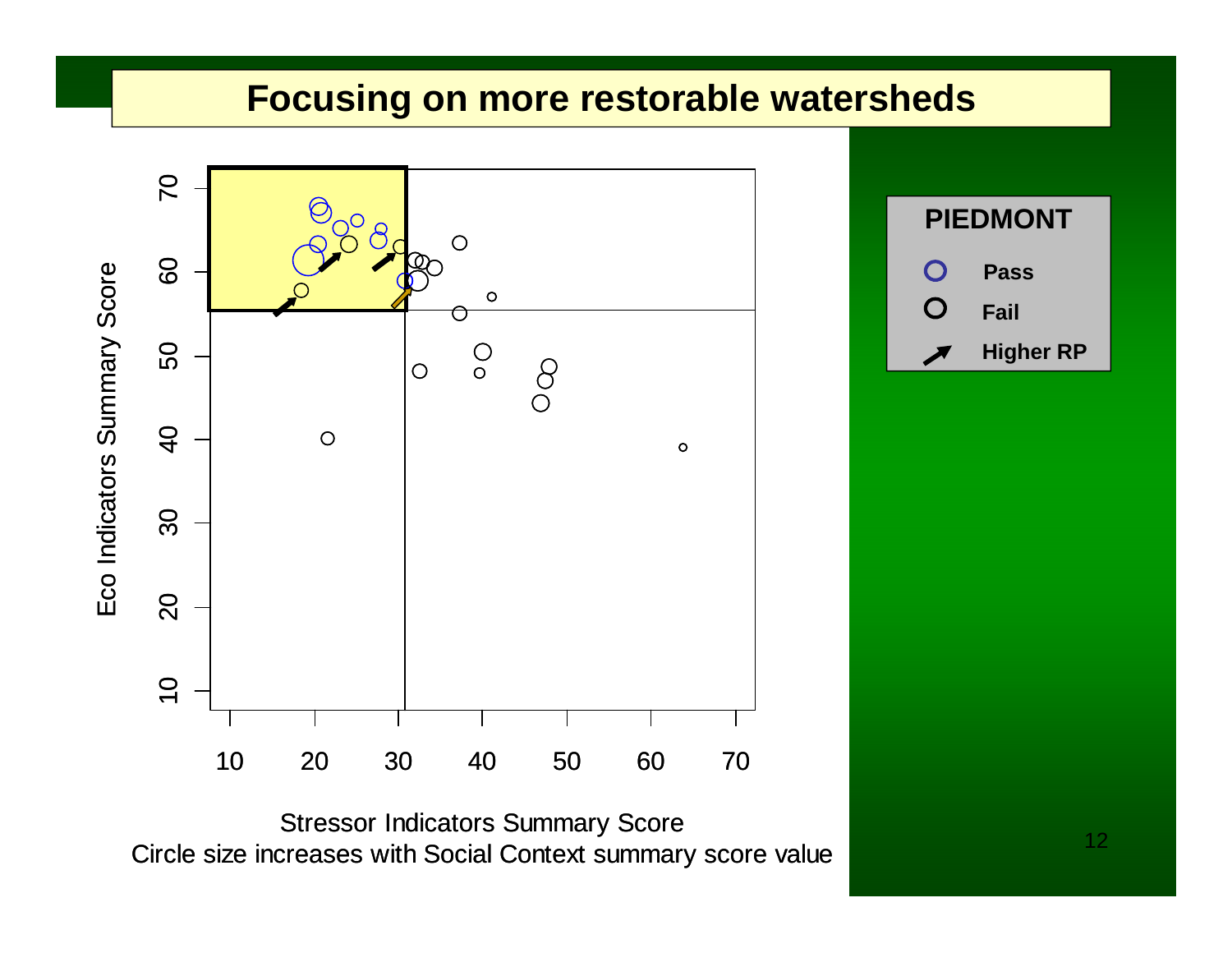#### *Where do high-interest watersheds fall out on the plots?*

![](_page_12_Figure_1.jpeg)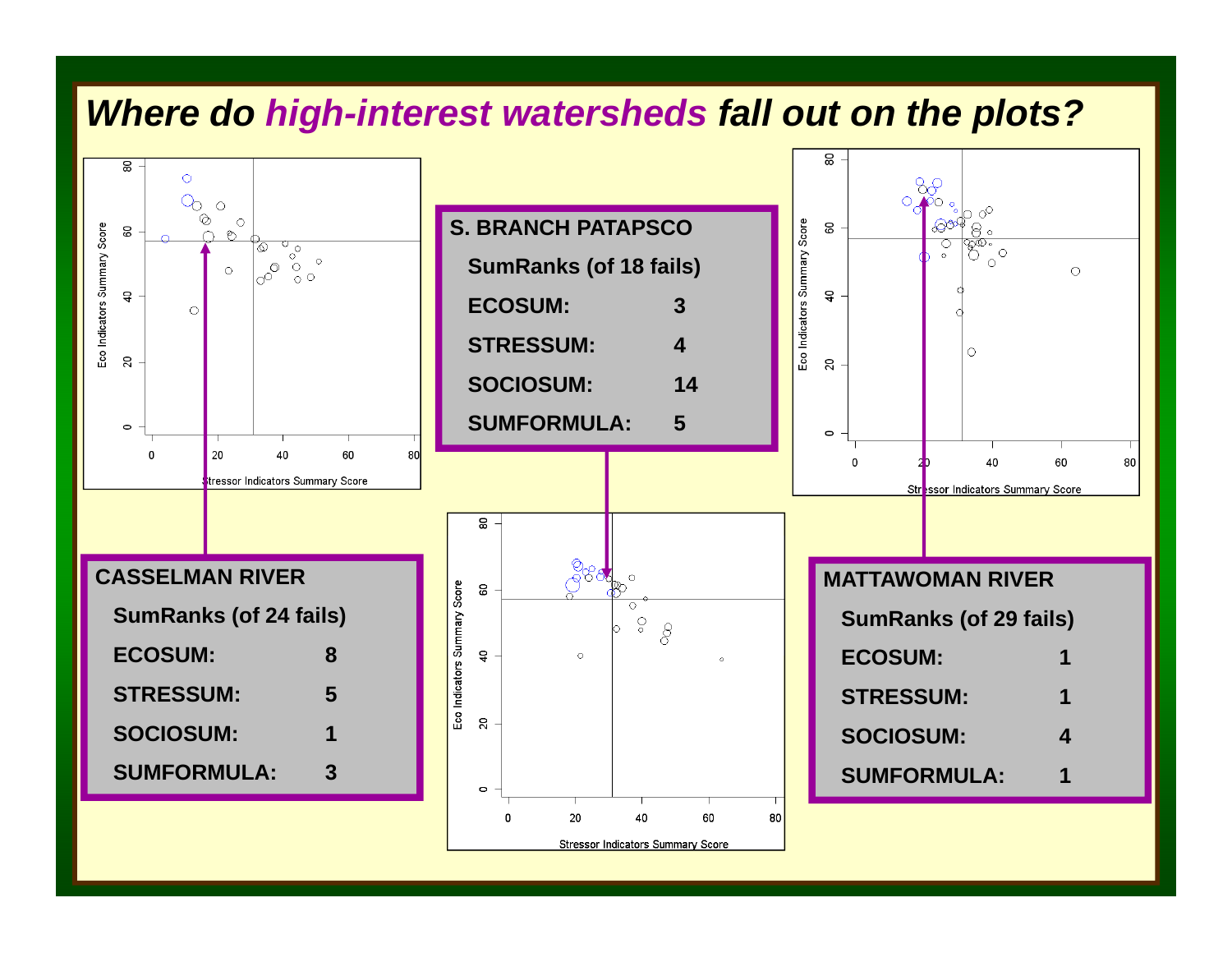![](_page_13_Figure_0.jpeg)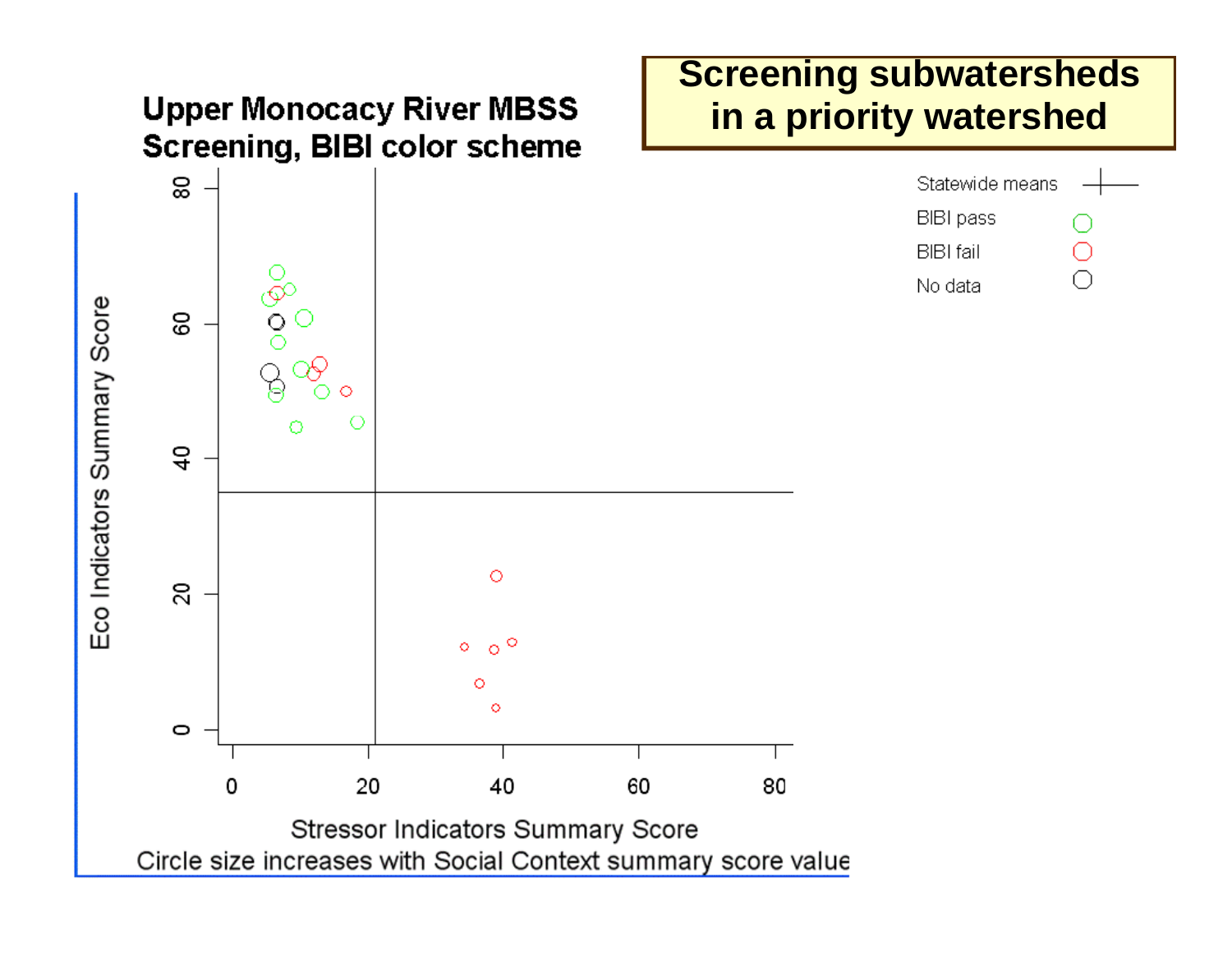![](_page_14_Figure_0.jpeg)

Circle size increases with Social Context summary score value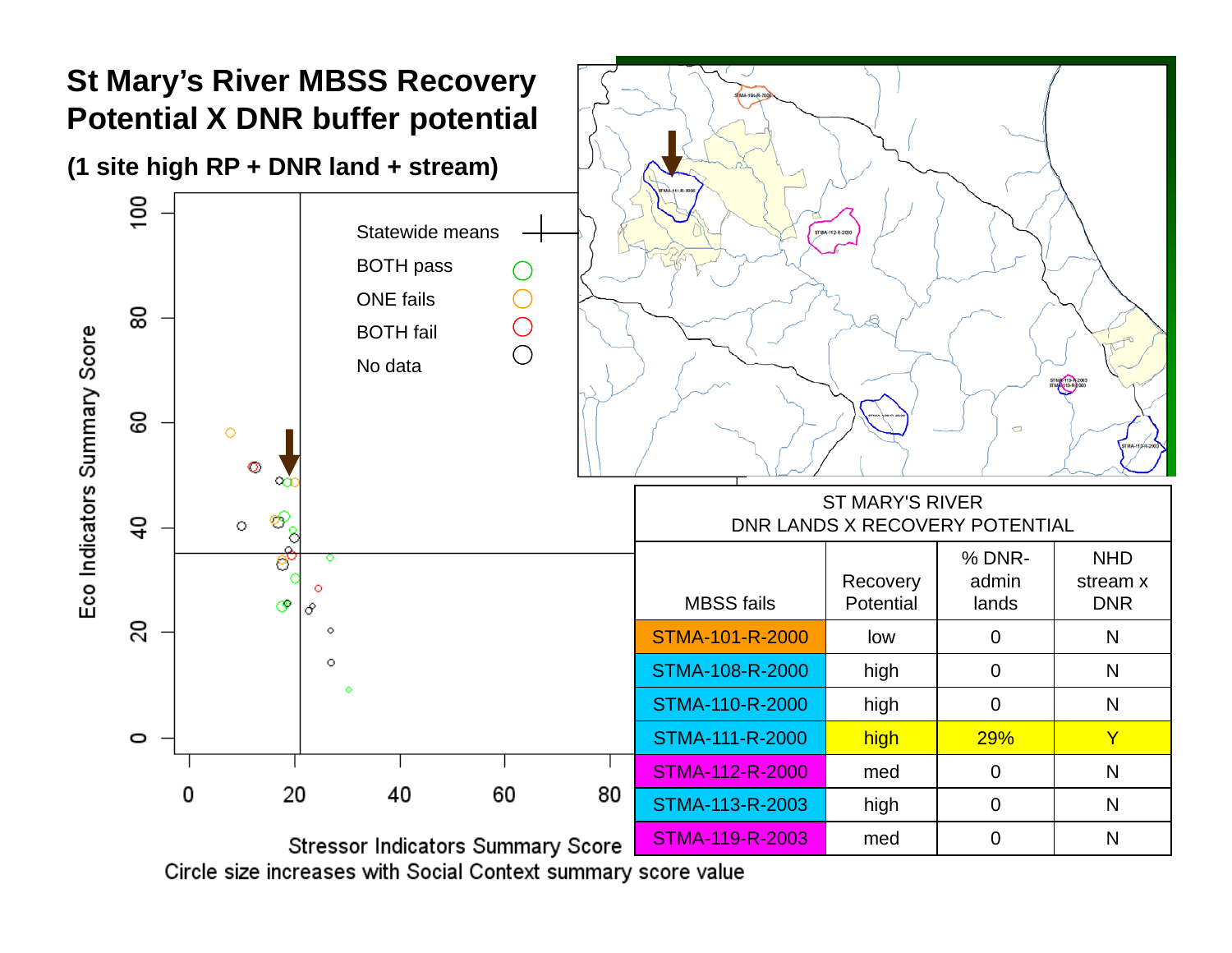## **Maryland activities involving recovery potential**

- informing TMDL development and implementation
- screening sub-watersheds for NPS control placement options
- supporting discussions and collaboration with:
	- Bay Trust Fund
	- Biological Restoration Initiative
	- -BayStat framework, Stream Print
	- -Green Infrastructure projects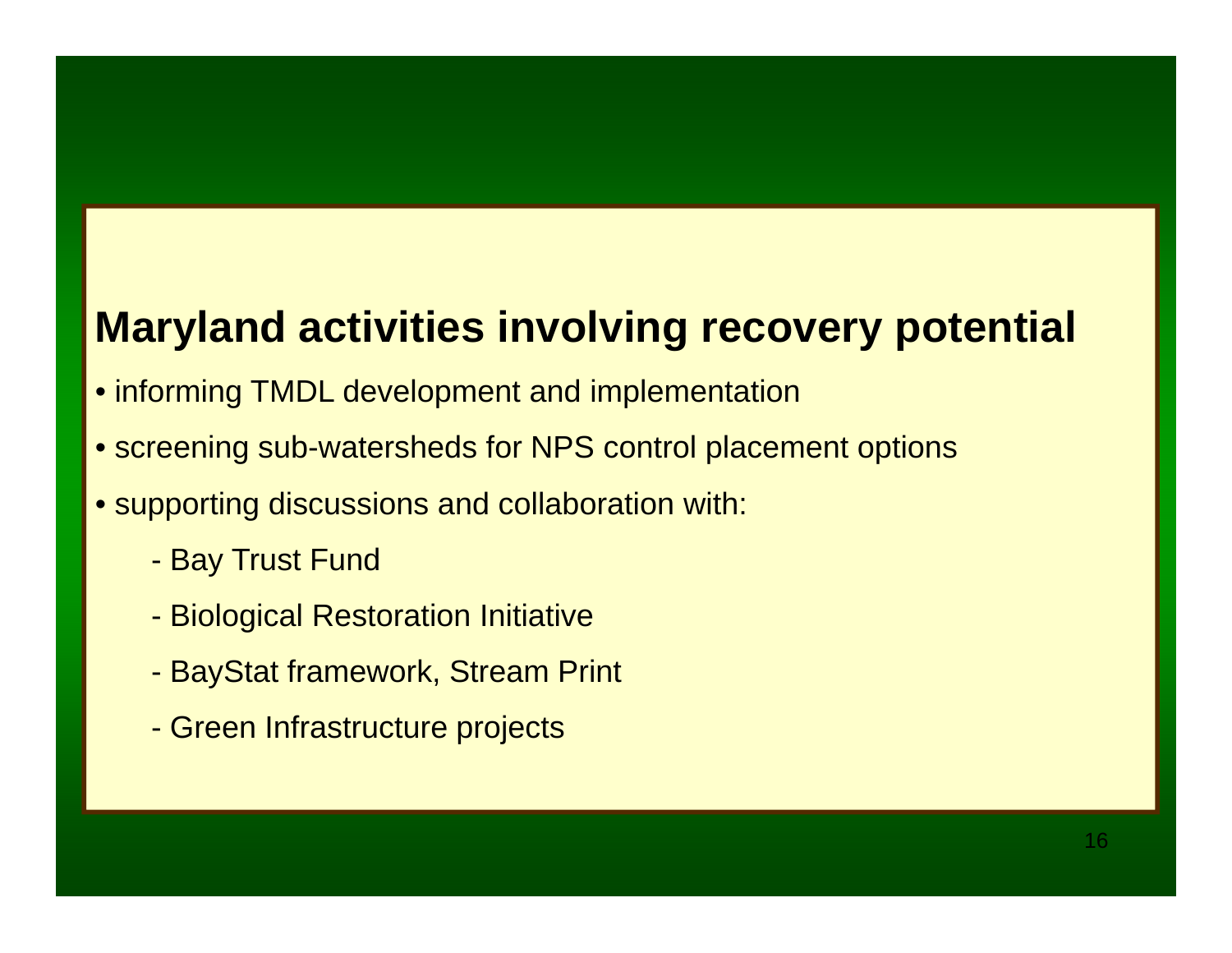# **Take-home messages about screening**

- Priority setting for restoration is inevitable, affects track record and funding
- $\bullet$  Priority decisions need systematic, transparent and science-based tools
- Clear screening objective and appropriate metrics are crucial
- $\bullet$  Consistent comparisons can reveal surprising patterns, e.g., ecologically "worst" sites frequently also have a bad social context score
- Build up the scientific basis and tools for better prediction of restorability...